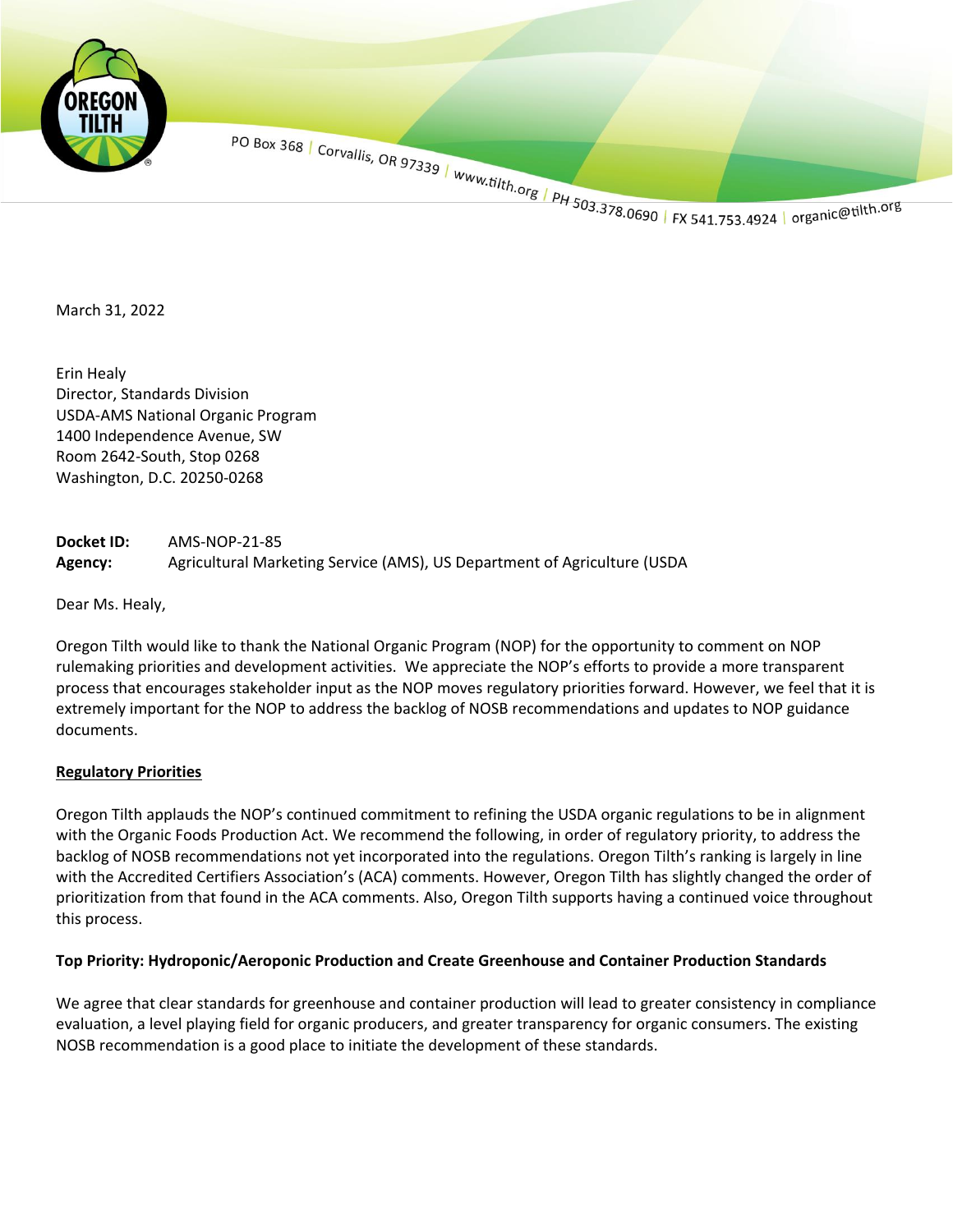## **Medium-High Priority: Require Increased Use of Organic Seeds**

Contrary to the NOP's position–that rulemaking is not needed to increase the use of organic seeds; Oregon Tilth opines that standards development in this area would further strengthen the market for organic seed and ensure greater consistency in implementation. Clearer regulations to require more deliberate actions toward increasing the use and availability of organic seeds will help certifiers to promote a robust organic seed industry, thus meeting the requirements of OFPA. We see a need to further enable research and trials to promote the development of organic varieties that perform well under organic conditions. As one way to do this, we suggest eliminating the commercial availability requirements for research and variety trials.

# **Medium-High Priority: Organic Mushroom Production Standard**

The absence of mushroom-specific standards has resulted in significant inconsistencies and market impacts. Without mushroom-specific standards, some certifiers attempt to fit organic crop production standards that have been designed for organic plant production into non-plant species. Some certifiers apply the 2001 NOSB recommendation in the absence of regulations specifically attuned to the unique attributes of fungus production. Mushroom-specific standards will ensure consistent production practices and oversight of organic fungi. In particular, we hope that standards will clarify the NOP's "ready to use" mushroom spawn memo. We are happy to see that the NOP has initiated preliminary research for this standard and look forward to contributing to future developments.

# **Medium-High Priority: Recommendations Related to Genetic Engineering and Excluded Methods**

Establishing and employing a clear and consistent interpretation of what are "excluded methods" and thereby methods prohibited in organic production is critical for consumer confidence and will prevent incorrect interpretations of the rule, equating silence with permission. We urge the NOP to keep this item near the top of its priorities list and devote the necessary resources to address this complex topic. We welcome more direct communication and resources from the NOP to help certifiers improve their consistency in keeping excluded methods out of organic production.

### **Medium Priority: Organic Aquaculture Production Standards**

To maximize opportunities that exist for growth in this sector and to bring the USDA organic standards in line with other major players like the EU and Canada, Oregon Tilth encourages the NOP to carry through on work it has already started under the previous administration. Oregon Tilth also recommends that AMS evaluate market potential for this sector in consultation with industry stakeholders. It should also be noted that some accredited certifying agents are currently certifying sea vegetables and seaweeds, which the NOP required to be certified organic for livestock or human consumption through NOP 5027 (2013) and PM 12-1 (2012). This has been challenging for some ACAs to apply terrestrial crop standards to ocean systems.

# **Medium Priority: Establish Standard Criteria for Commercial Availability Determinations—Agricultural Ingredients in Processed Products Standards**

Rulemaking will clarify expectations for organic producers and ensure consistency in enforcement by ACAs. Certifiers are finding guidance that they can follow with consistency in the [ACA Best Practices for Commercial Availability of Natural](https://www.accreditedcertifiers.org/wp-content/uploads/2020/11/ACA-Best-Practices-for-Commercial-Availability-of-Natural-Flavors-11.2020.pdf)  [Flavors.](https://www.accreditedcertifiers.org/wp-content/uploads/2020/11/ACA-Best-Practices-for-Commercial-Availability-of-Natural-Flavors-11.2020.pdf) Certifiers also reference the Handling Section #3 when addressing the issue of commercial availability requirements not applying to some materials in the [ACA Best Practices for Common Material Review Issues.](https://www.accreditedcertifiers.org/wp-content/uploads/2022/01/ACA-Best-Practices-for-Common-Material-Review-Issues-V4-01.2022.pdf) However, the ACA Best Practices do not carry with them the same weight as regulations.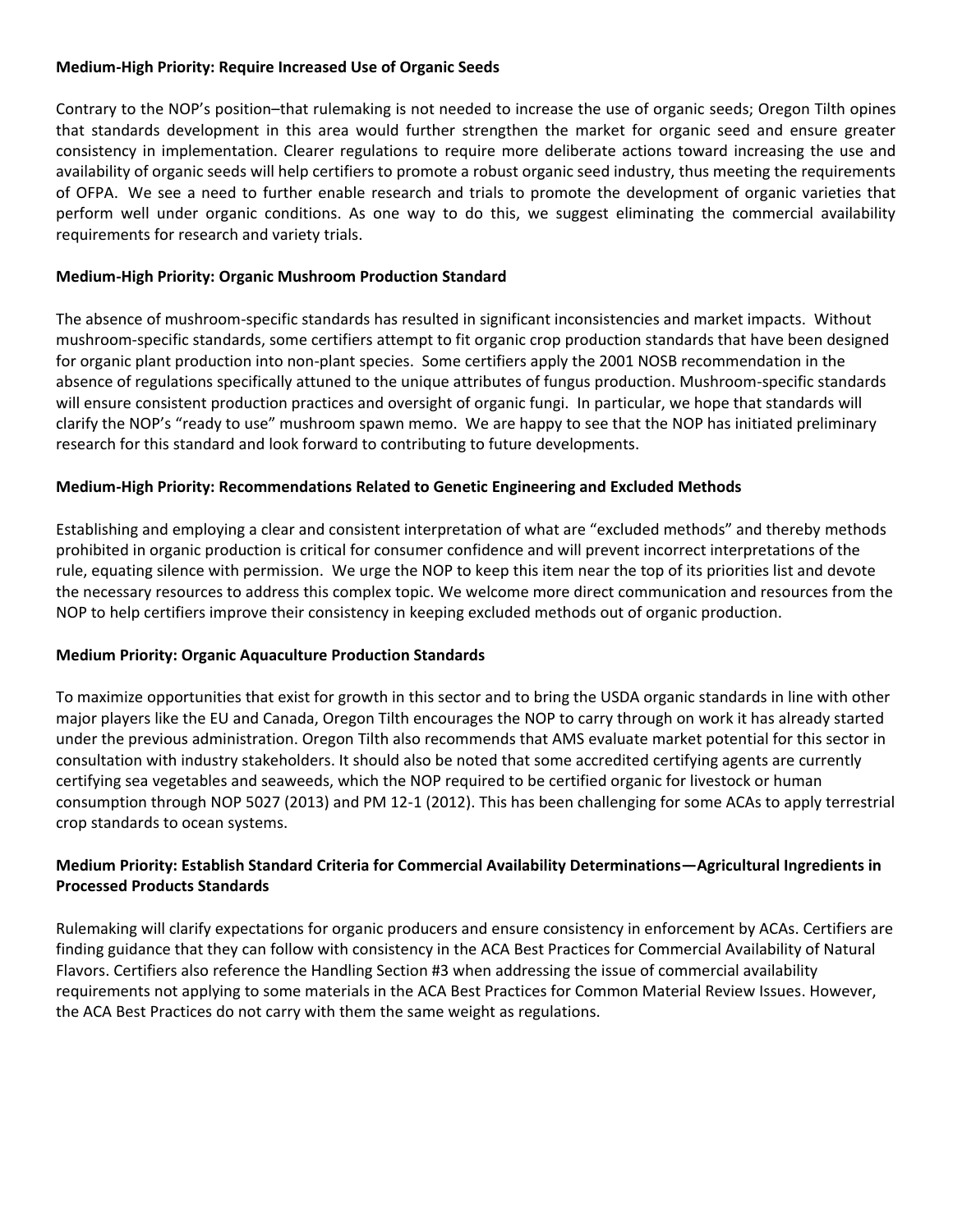## **Medium Priority: Organic Pet Food Production Standards**

Establishing organic pet food production standards would be helpful for clarifying certification in a specialty industry. OTCO is in favor of the NOP focusing on rulemaking and prioritizing this issue appropriately.

# **Medium Priority: Develop Organic Personal Care Product Standards**

This topic is a significant area of consumer interest and creates opportunities for many operators. Oregon Tilth understands that standards development in this sector may not fall completely under the authority of the NOP. However, the USDA should collaborate with its regulatory partners and support standards development in this area.

# **Medium Priority: Eliminate Incentive to Convert Native Ecosystems to Organic Production**

OTCO categorizes this topic as a lower priority due to its immense complexity and the possible need for legislation, potentially making the topic time-consuming to address. Nevertheless, we recognize that it is a valuable topic that needs further discussion and work to carry it forward at an appropriate time. We encourage the NOSB to continue discussing this highly important topic to gain further clarity.

# **Lower Priority: Organic Apiculture Production Standards**

Oregon Tilth feels that this topic is important enough to develop clear and consistent standards after other priorities have been addressed. In particular, standards should clarify how certifiers will assess the necessary land base for organic apiculture production. As a proposed rule is already drafted, this may be an easy item to make headway in the near future.

### **Lowest Priority: Restrict the Use of Livestock Vaccines Made from Excluded Methods**

In general, Oregon Tilth concurs with the ACA in its determination that the topic of restricting the use of vaccines made from excluded methods should not be a regulatory priority. We appreciate the NOP's consideration; however, between the verification challenges and the essential nature of these tools from a humane animal care standpoint, Oregon Tilth places this topic in the lowest priority category. If the NOP does decide to develop standards related to the NOSB Recommendation, producers and certifiers would benefit from readily available and updated lists of allowed and prohibited vaccines.

### **Lowest Priority: Clarification of Emergency Synthetic Parasiticide Use with Organic Livestock**

Based on its own certification experiences, Oregon Tilth does not see a need to develop standards on this topic at this time. Specifically, Oregon Tilth has not experienced issues relating to misinterpretation or widely varying interpretations of "emergency."

### **NOP Handbook Updates**

Oregon Tilth supports the ACA's position on the process and need for NOP Handbook updates. Additionally, Oregon Tilth believes that any NOP guidance included within the Organic Integrity Learning Center (OILC) should be codified as formal, written standards and policies in order to deliver clearer and more consistent expectations. The OILC is a great training resource for various industry stakeholders, but it is not as clearly enforceable or easily referenced. We support the ACA's recommended updates to the NOP Handbook below. We welcome the opportunity to review NOP Program Handbook updates and provide further feedback prior to implementation.

We urge the NOP to finalize these sections of the NOP Handbook: